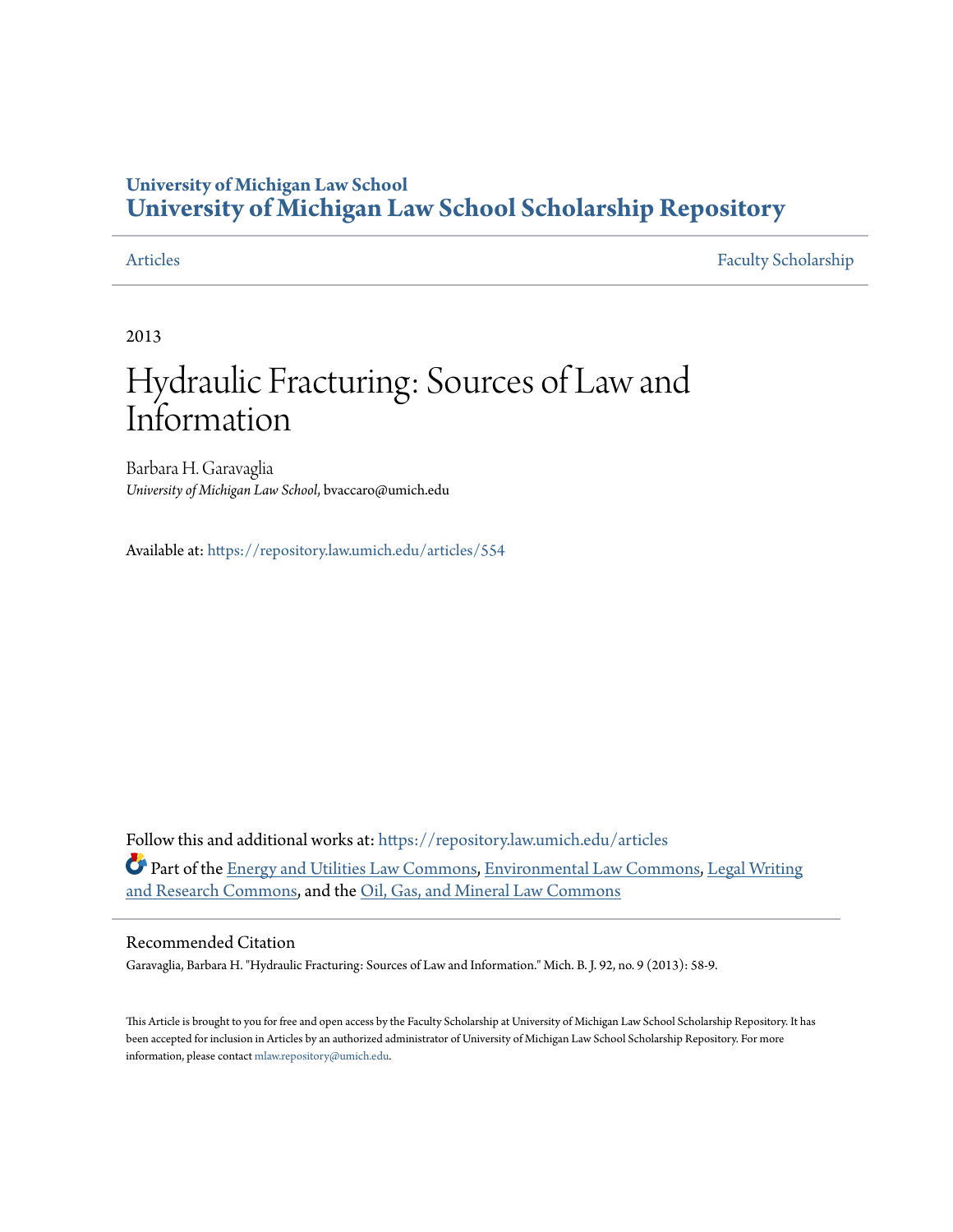# Hydraulic Fracturing

# Sources of Law and Information

By Barbara H. Garavaglia

ydraulic fracturing—also known as fracking—has become increasingly controversial in the United States over the past several years, especially in states such as Michigan with large shale gas deposits that were previously unextractable. In 2012, a Michigan fracking ban initiative failed to make it onto the November statewide ballot,<sup>1</sup> but citizens groups are presently collecting signatures in an attempt to get the initiative onto the November 2014 ballot as an "initiated state statute."2 And, more recently, state auctions of drilling permits have been the scenes of citizen protests driven by concerns about the potential environmental impacts of hydraulic fracturing.3 H

Hydraulic fracturing has been used by the oil and gas industry since the late 1940s when most hydraulic fracturing was done using "vertical fracturing."4 Over time, as the oil and gas industry sought ways to extract previously unrecoverable shale gas, newer technologies emerged, including methods that are currently the cause of increased concern:

A relatively recent innovation in HF [horizontal fracturing], however, incorporates horizontal drilling and multistage fractures to get at what otherwise would be uneconomical sources of gas that lie in unconventional reservoirs.

...

The use of this technique and the gas drilling boom that has resulted from its use has, however, led to some controversy and environmental worries. Concern centers not only around air emissions and potential water contamination associated with fracking chemicals used, but also around the substantial amount of water necessary to make the wells productive. Additionally, apprehension extends to chemical waste management practices, the large land footprint of drilling operations, and the necessary infrastructure required to support these large drilling operations....Concern over HF drilling in shale gas plays has led to grassroots movements, political opposition, and calls for regulatory action at the local, state, and national levels.<sup>5</sup>

A review of news stories and websites clearly illustrates the divide between proponents who laud hydraulic fracturing as a safe and low-risk way to create jobs and achieve energy independence $^6$  and opponents who decry the practice as a highrisk, environmentally damaging activity that must be strictly regulated or banned altogether.7 Property owners and homeowners are also increasingly worried that their insurance policies may not cover damage caused by hydraulic fracturing.<sup>8</sup> And the insurance industry has been discussing its "increased exposure" to risks and the rise in covered losses that might result from claims relating to fracking.9

While a simple Google search for "hydraulic fracturing" or "fracking" will yield a large number of hits, those more interested in legal and scientific information are best served by beginning their research on federal and state agency websites and other more neutral sites. Before beginning research on this topic, it should be noted that the regulation of hydraulic fracturing is currently a mix of federal and state law, and there is ambiguity regarding whether sole federal or sole state control would be most effective. It should also be noted that hydraulic fracturing is currently exempt from the provisions of some federal environmental laws, for example, the Safe Drinking Water Act.<sup>10</sup>

### Sources of Law and Information

At the federal level, the United States Environmental Protection Agency has a fairly comprehensive website that provides information about federal laws, regulations, and proposed regulations applicable to hydraulic fracturing with links to relevant notices in the *Federal Register* at [http://](http://water.epa.gov/type/groundwater/uic/class2/hydraulicfracturing/hydraulic-fracturing.cfm) [water.epa.gov/type/groundwater/uic/](http://water.epa.gov/type/groundwater/uic/class2/hydraulicfracturing/hydraulic-fracturing.cfm) [class2/hydraulicfracturing/](http://water.epa.gov/type/groundwater/uic/class2/hydraulicfracturing/hydraulic-fracturing.cfm) [hydraulic-fracturing.cfm](http://water.epa.gov/type/groundwater/uic/class2/hydraulicfracturing/hydraulic-fracturing.cfm). The EPA website also provides scientific data about fracking, including information about its ongoing *Study of the Potential Impacts of Hydraulic Fracturing on Drinking Water Resources* found online at http:// www2.epa.gov/hfstudy. The EPA also has a blog on the topic at [http://blog.epa.gov/](http://blog.epa.gov/science/2013/05/epas-hydraulic-fracturing-drinking-water-study-whats-the-latest) [science/2013/05/epas](http://blog.epa.gov/science/2013/05/epas-hydraulic-fracturing-drinking-water-study-whats-the-latest) - hydraulic [fracturing-drinking-water-study-whats](http://blog.epa.gov/science/2013/05/epas-hydraulic-fracturing-drinking-water-study-whats-the-latest)[the-latest](http://blog.epa.gov/science/2013/05/epas-hydraulic-fracturing-drinking-water-study-whats-the-latest). And, for those interested in becoming involved with the EPA study, the website lists webinars and information about working with federal, state, and tribal government agencies at [http://www2.epa.](http://www2.epa.gov/hfstudy/how-get-involved-epas-study-hydraulic-fracturing) [gov/hfstudy/how-get-involved-epas-study](http://www2.epa.gov/hfstudy/how-get-involved-epas-study-hydraulic-fracturing)[hydraulic-fracturing.](http://www2.epa.gov/hfstudy/how-get-involved-epas-study-hydraulic-fracturing)

Michigan statutes and regulations relating to hydraulic fracturing are available on the Michigan Department of Environmental Quality website at [http://www.michigan.](http://www.michigan.gov/deq/0,1607,7-135-3311_4111_4231-9245--,00.html) [gov/deq/0,1607,7-135-3311\\_4111\\_4231-](http://www.michigan.gov/deq/0,1607,7-135-3311_4111_4231-9245--,00.html)[9245--,00.html](http://www.michigan.gov/deq/0,1607,7-135-3311_4111_4231-9245--,00.html). In the scientific realm, the state of Michigan is involved in a collaborative study of hydraulic fracturing and its impact in a variety of areas called *Hydraulic Fracturing in Michigan Integrated Assessment*. 11 This collaborative effort includes the University of Michigan Graham Environmental Sustainability Institute, other units of the University of Michigan, oil and industry representatives, state legislators, industry organizations, and environmental groups.12

As previously noted, the controversy regarding newer hydraulic fracturing methods is not limited to Michigan. Legislative and regulatory actions are underway in most states in which hydraulic fracturing is taking place. An excellent starting point